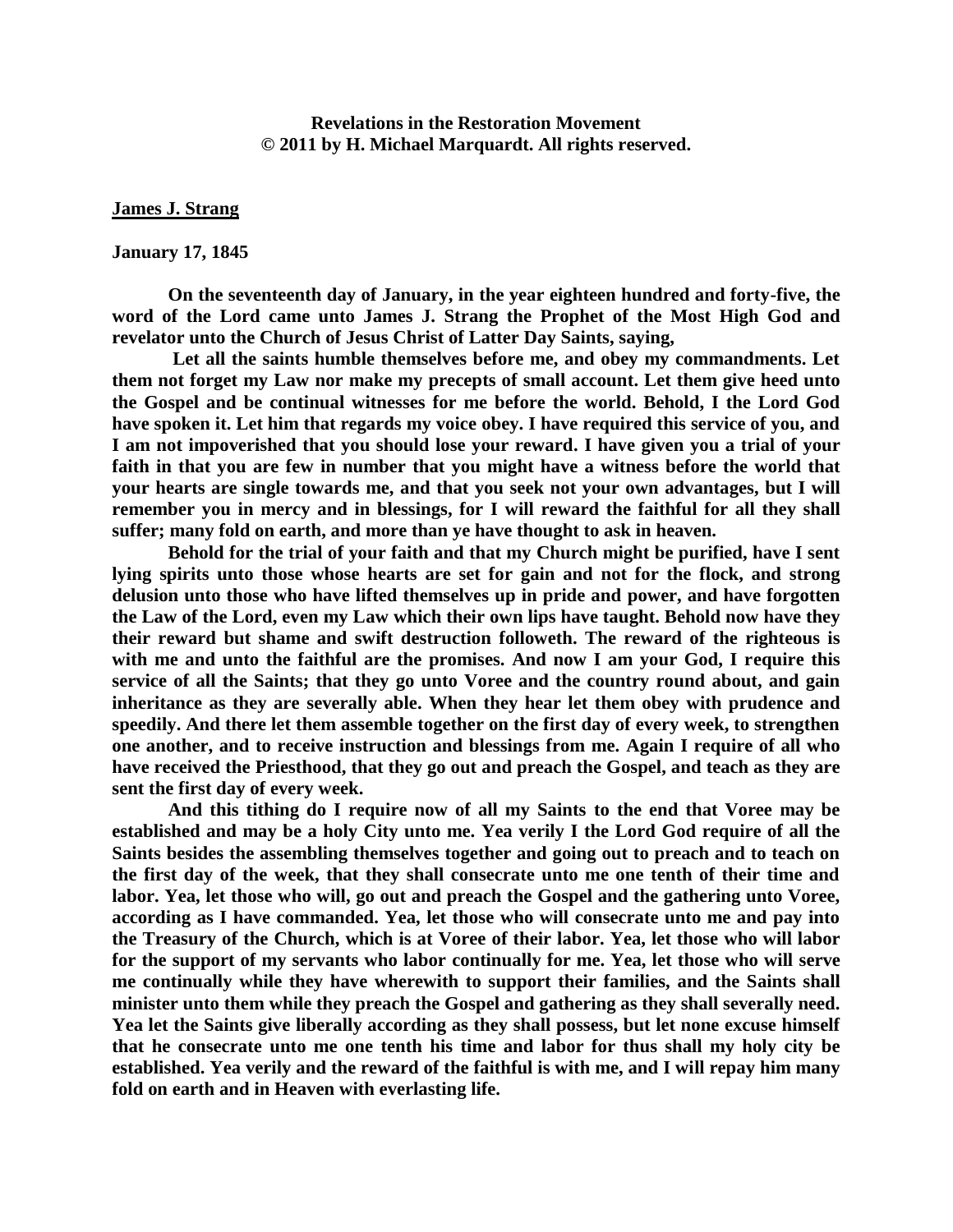**Yea and let my servant James J Strang send out the Elders and those who have received the Priesthood far and near as my spirit shall teach him; and they shall go and bear witness in my name for thus shall my Church be built up till all the quorums assemble together in my holy city. Be ye faithful, O ye children of the Kingdom, for this is the Covenant between me and you. I will remember you in mercy and in blessings if ye serve me. And this will I do. Behold I the Lord have spoken it. I will give unto my servant James the plates of the Book that was sealed, that he may translate them for you. Yea unto the faithful is this promise. Serve and obey me and I will give unto him the plates of the ancient records which are sealed np [up], and he shall translate them unto you; and this shall be a witness between me and those that serve me faithfully, yea unto whom I will shall he show the plates and they shall be faithful witnesses unto me, and thus shall my words be established.**

*Voree Herald* **1 (August 1846):1-2, Voree, Wisconsin Territory.**

### **William E. McLellin**

**Revelation given to William E. McLellin on February 10, 1847 at Kirtland, Ohio** 

**Verily I the Lord say unto those who are now present, who have bowed before me and unitedly asked in the name of Jesus, to know my will, I am not angry with you, but the Angels rejoice over you when they behold your faith in me; and your willingness to receive light and truth at my hand. And if you will continue to be united in my name, and keep the covenant which you have now made that you will always obey my voice, and always seek unto me when you lack wisdom; verily I the Lord, will lift you up, and no power of evil shall ever prevail against you: but I will bless you and lead you, and I will be your Ruler in time, and in eternity you shall dwell with me in peace. It is my will that in as much as you have taken upon you my name that you should now be freed from all your dead works, from all evil spirits, and from all unrighteousness, by being born into the church by obedience to the ordinances of baptism and confirmation, that I may build up unto myself a holy people, zealous of good works; who will walk with me by faith, and be prepared when the face of the covering shall be taken off of all flesh, and heaven be revealed unto men. Come then unto me and I will own you. Let me servant William [E. McLellin], who has separated himself unto me, to obey the voice of my spirit, though all manner of evil be spoken against him therefor, repent and turn away henceforth from all blindness of mind, and harshness of spirit, and fear of evil doers; and let him trust in me continually for deliverance, and I the Lord will hold him in mine own hands, and fulfil all my promises to him.** 

**And now in as much as you desire to know my will and how you shall go forward to please me, as you have taken upon you the name of Christ, mine Anointed, then it will be pleasing unto me that you should also take upon you mine ordinances of baptism and confirmation, and then re-ordination - or rather a confirmation of the holy authority of the Priesthood which you have received in my church. Yea, let my servant William [E. McLellin] baptize and confirm, and then re-ordain my servnat [servant] Martin [Harris]. And thus shall be**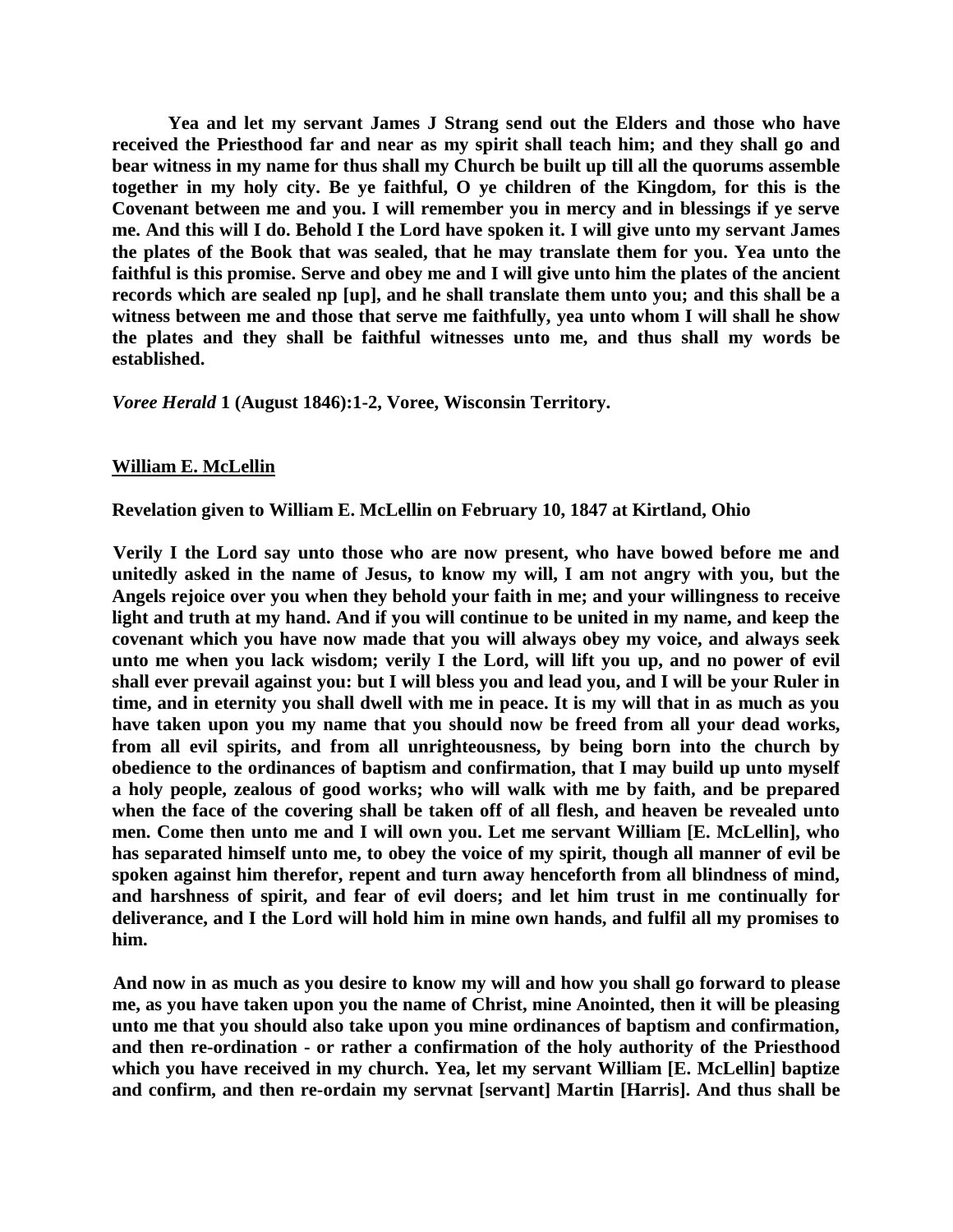**confirm his authority upon him by the laying on of hands and saying, Brother Martin I lay my hands upon you in the name of Jesus Christ, and I re-ordain you, and confirm upon you the office of high priest in the church of Christ, after the holy order of the Son of God. And I pray God in the name of Jesus, his son, to give unto you in your calling, all the gifts and blessings and powers thereof, and keep you faithful unto the end, amen. And then let my servant Martin [Harris] administer unto my servant William [E. McLellin] in the same manner, according to the same pattern. And then let my servant Leonard [Rich] likewise receive the same ministration.** 

**Yea, let my servants William [E. McLellin] and Martin [Harris] and Leonard [Rich], do as the spirit of truth now directs them, and in which they feel a clearness, and I the Lord will open the way before you as seemeth to me good, and no power shall stay my hand, but I will accomplish my work and that speedily. For gainsayers shall be confounded, but my people who know my voice and follow me shall rejoice and continue to rejoice; and the glory shall be ascribed unto me, instead of unto man.** 

**And now concerning the authority of my servant David [Whitmer], I would say unto you that no man being directed by my spirit will ever condemn what my spirit now teaches you. Go forward then, that my designs in the work of the last days may prosper in your hands. And now I say unto you, to always trust in me, and you shall never be confounded, worlds without end, amen."** 

**(***The Ensign of Liberty* **1 [Aug. 1849]:100-101, Kirtland, Ohio.)** 

### **David Whitmer**

**Revelations given to David Whitmer on September 7-8, 1847 at Far West, Missouri** 

**[No. 1]** 

**Verily, verily thus saith the Lord unto you my servants David [Whitmer], and John [Whitmer], and William [E.McLellin], and Jacob [Whitmer], and Hiram [Page], it is for my name's sake saith the Lord God of hosts, that your sins are now forgiven, and that you shall have my word concerning you. Therefore marvel ye not that I the Lord your God have dealt with you on this wise, concerning you on this land. Behold I have looked upon you from the beginning, and have seen that in your hearts dwelt truth, and righteousness. And now I reveal unto you my friends, through my beloved son, your Savior. And for the cause of my church it must needs have been that ye were cast out from among those who had polluted themselves and the holy authority of their priesthood, that I the Lord could preserve my holy priesthood on earth, even on this land on which I the Lord have said Zion should dwell.** 

**Now marvel not that I have preserved you and kept you on this land. It was for my purpose, yea even for a wise purpose, that the world and my church should not know,**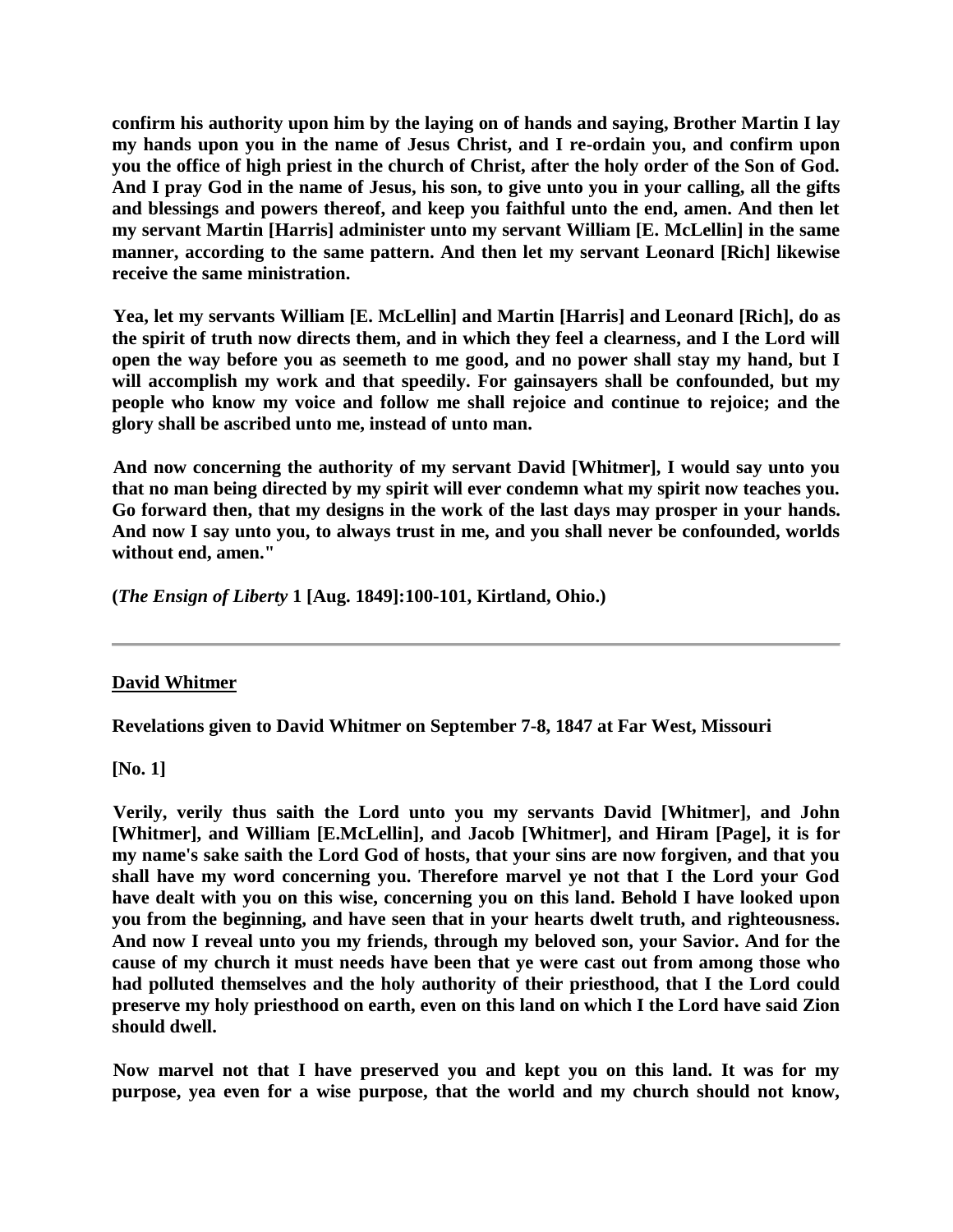**speaking after your manner of language; for my church for a time did not dwell on earth, speaking of the righteousness of the church of Christ. For verily, verily saith the Lord, even Jesus, your Redeemer, they have polluted my name, and have dome continually wickedness in my sight, therefore shall they be led whithersoever I will and but few shall remain to receive their inheritances. Therefore I say unto you my son David [Whitmer], fear not, for I am your Lord and your God; and I have held you in my own hands. You shall continue your inheritance on this my holy land; and it is for a wise purpose in me, which purpose shall be revealed hereafter.** 

**It is even for the testimony that all those who are present have borne and remain honest therein, that the covenants that I the Lord have given you should be kept sacred on this land, and were it not so, you could not now receive wisdom at my hand. For I the Lord had decreed that my people, who had taken upon them my holy name, should not pollute the land by the holy authority of their priesthood. Now I say unto you that my church may again arise, she must acknowledge before me that they all have turned away from me and built up themselves. Even in the pride of their own hearts have they done wickedness in my name, even all manner of abominations, even such that the people of the world never was guilty of.** 

**Therefore I the Lord have dealt so marvelously with my servant William [E. McLellin]. Therefore I have poured out my spirit upon him from time to time, that the 'man of sin' might be revealed through him. To him I have given my Holy Spirit. I have inspired his heart to discern the true principles of my kingdom, that he may again build up my church as from the beginning. Therefore I have inspired him to build it up according to my law. Therefore he shall continue to do all things according to the pattern that I have shown to him. Now I say unto you my servant William [E. McLellin], that you may not err, be meek and humble before me, and you shall always know by my spirit the correct principles of my kingdom. Therefore I the Lord command you to instruct all the honest in heart, and to break down all those false theories and principles of all those who claim to hold authority from my church. - And the work that thou shalt do in my kingdom shall be to preach and to gather out those who are honest in heart, withersoever thou canst find them.And after this mission thou shalt return towards thy home and preach whereever my spirit commands thee. For I have a work for thee to do in the land where thy family resides. For there shalt thy work commence.** 

**Thou shalt build up my church even in the land of Kirtland, and set forth all things pertaining to my kingdom. Thou shalt write concerning the downfall of those who once composed my church, and set forth to the world by the light and power of my spirit, why I the Lord did not prosper them. For verily, verily thus saith the Lord unto you, thine heart have I prepared to do this work. It must needs be, in as much as they have all wandered and been led astray in many instances, that they must now be proven and tried, so that they may learn to keep my law, and do my will, saith the Lord your God. And if they prove themselves holy before me, then they shall have my word and my law from Zion. Therefore have I the Lord said that 'the meek shall inherit the earth,' even so, amen.** 

**(***Ensign of Liberty* **1 [Aug. 1849]:101-102)**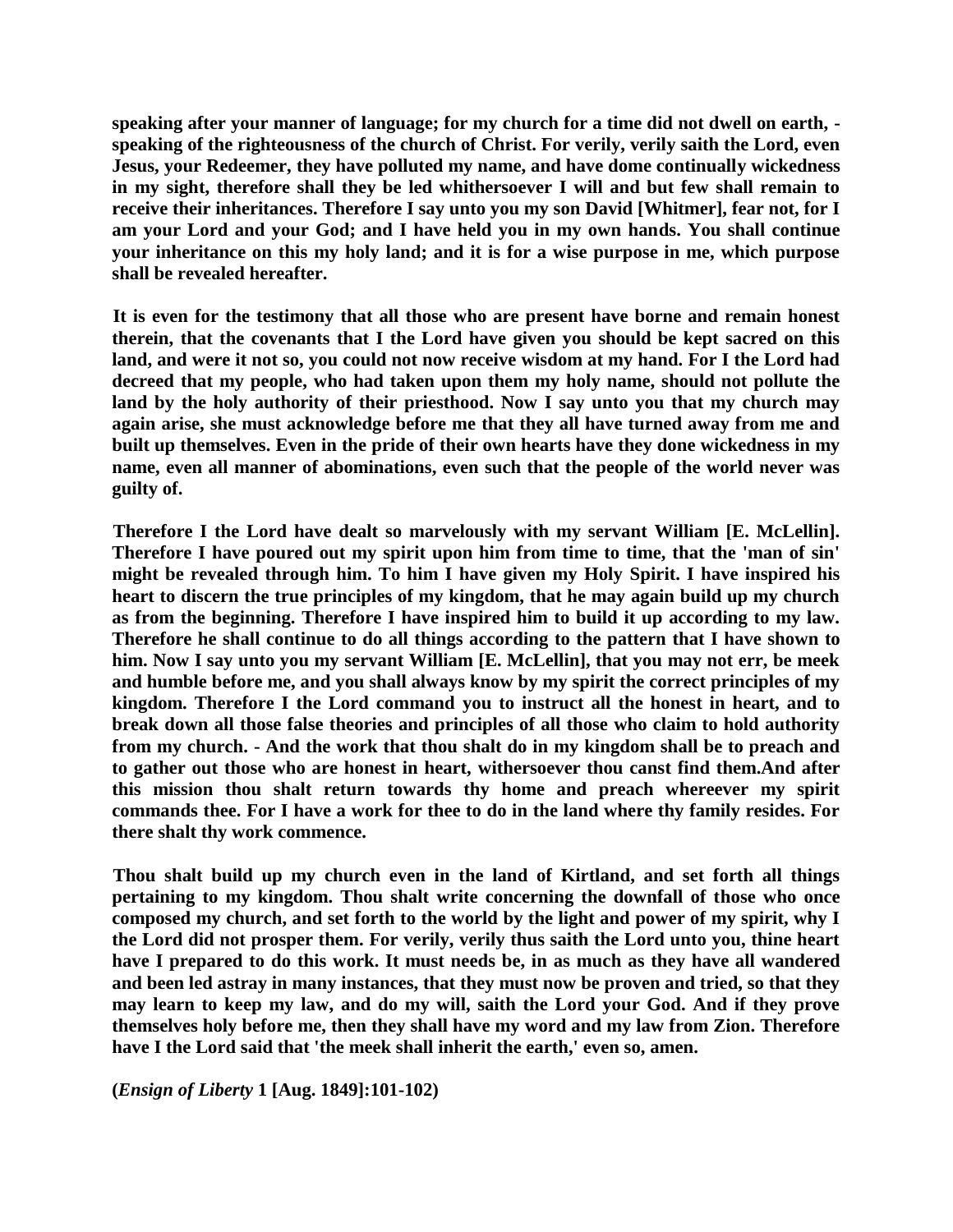#### **[No. 2]**

**Behold I the Lord, say unto you my friends, in as much as you have covenanted to be my friends, and to keep all my commandments, I will reveal unto you this mystery, which you have sought for; that in as much as it was expedient in me to preserve my church or a remnant thereof, agreeable to the covenants which I have made with all the holy saints from the beginning of the world. - Therefore as I had built up my kingdom according to my holy order, and placed you upon this land, and consecrated you to the holy order of my priesthood, therefore my servant David [Whitmer] if thou should'st leave this land, and those of thy brethren who have remained with thee, then you shall forfeit your right and make the word of God of none effect. For I have said unto you in days past and gone, that but few should remain to receive their inheritances. Therefore a commandment I give unto you my servant David [Whitmer], and also my servants John [Whitmer], and Hiram [Page], and Jacob [Whitmer], that you must remain until I command you, and then you shall only be permitted to visit the faithful in my kingdom. For now ye do hold the right of this, the consecrated land of Zion, that in the fulness of time your brethren may claim by right of the covenant which ye have kept, inheritances in the land of Zion. Now I say unto you all, that from time to time ye shall see and know by my Spirit all things pertaining to these words which I have now given you. Now I say no more unto you concerning this matter, even so, amen.** 

**(Ibid., 102-103)** 

**[No. 3]** 

**Verily, verily thus saith the Lord your God, unto my servant William [E. McLellin], as I have shown unto you at many a time by the power of my spirit, that I have called you to my work. Therefore I admonish you to be meek and lowly in heart, that you may have my spirit always to be with you. For it must needs be that you must have my spirit, even the spirit of discernment. For thou shalt discern between the righteous and the wicked, for there will be many spirits which shall manifest themselves in the church of Christ. And it must needs be that my servants who teach my people must discern all these things. Therefore I have given you the pattern, and the power, and the wisdom, and the understanding, to build up my church in Kirtland, to be a standard and a light to the inhabitants of the earth, that they may know that the church of Christ is established here on earth. And I the Lord will that you should teach my servants at Kirtland, and elsewhere, to adhere to the order of my church as it is written in the holy scriptures; that all who have not obeyed the gospel in my church may be taught the principles of my church in the light of truth and righteousness, in all holiness and meekness before me, saith your God. For it is wisdom in me saith the Lord, that my people who name my name should observe harmony and good order, that the truth of God may prevail among the children of men.** 

**(Ibid., 103)**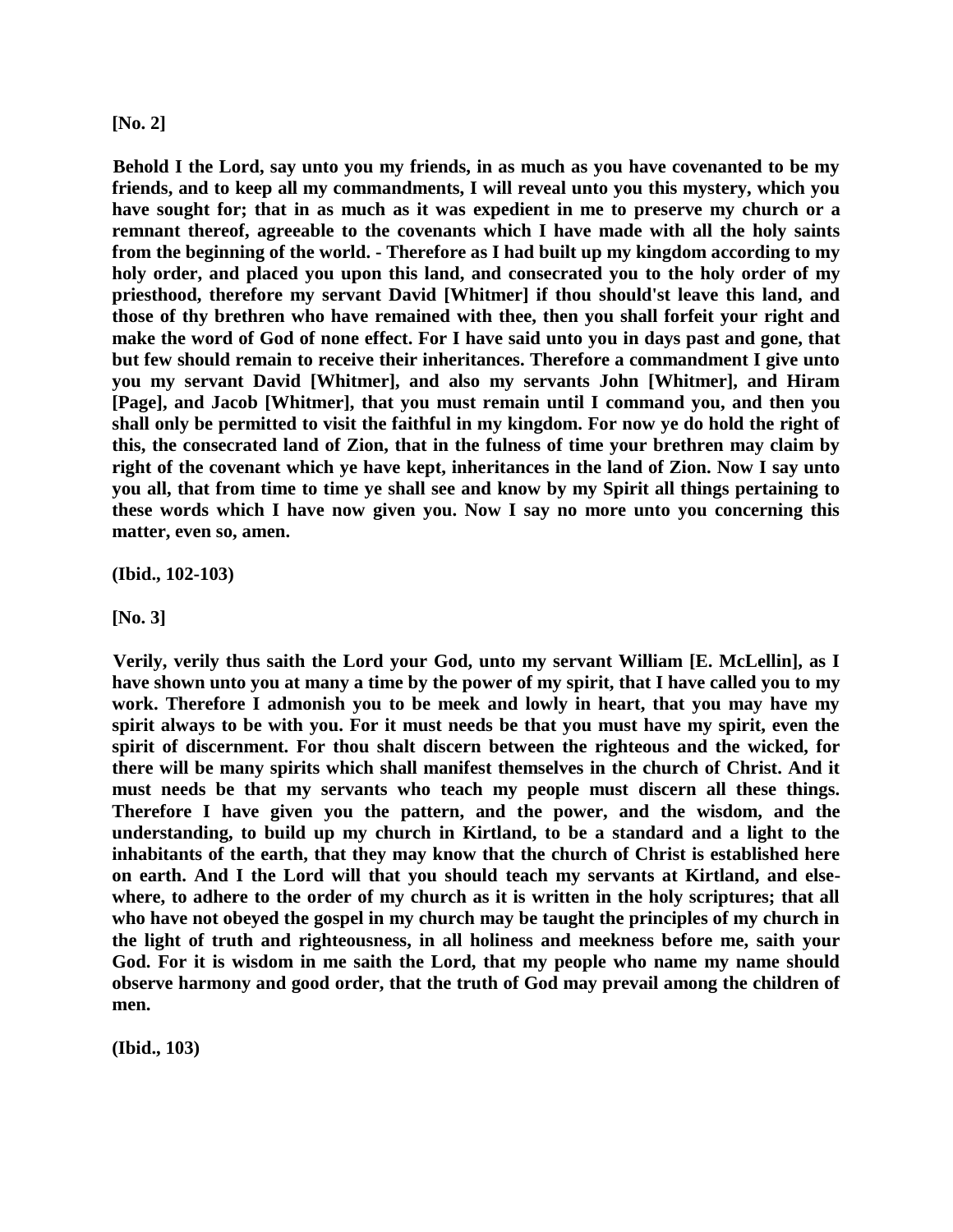#### **[No. 4]**

**Now again I the Lord say unto you my servant William [E. McLellin], that you must be contented with what you have received concerning Zion. Thou shalt again return to the land of Kirtland, and there thou shalt teach and expound, and write all things concerning my kingdom. For to thee have I given power, and in as much as you ask wisdom concerning those matters relative to my church, thou shalt in no wise stumble. For I the Lord willeth that my people should know the great preparation that must be brought about in establishing this last kingdom. Therefore I command thee to do all things in wisdom; and set forth no points concerning the redemption of Zion, for that matter remaineth with me, and I shall see to it as seemeth me good, that I may have all the glory thereof. Therefore it must needs be that you instruct all my servants concerning these matters, and this for my cause's sake. - And thou shalt teach them to instruct all men that they are only called to preach the gospel, and build up the church of Christ here on earth, according to that which is written. - Now I say unto you, my servant William [E. McLellin], to thee have I given wisdom and light, therefore teach them in spirit and in truth, and thou shalt be blessed in thy calling. And now you know your calling, therefore see to it, and I will bless you forever; Amen.** 

**(Ibid., 104)** 

### **1851**

### **Gladden Bishop**

**Extract from a Revelation to Francis Gladden Bishop received in [circa April 8] 1851 at Kirtland, Ohio** 

**KIRTLAND, APRIL 8, 1851.** 

### **A PROCLAMATION** *From the Lord to His people, scattered throughout all the Earth*

**Thus saith the Lord, even Jesus Christ, the everlasting Father-He who was, and is, and is to come-the first and the last: Behold I have again commenced a work on the earth, even that spoken of in the Book of Mormon, when I would bring forth the greater things to those who receive the Book of Mormon** 

**And therefore have I again sent mine Holy Angels even as to Joseph [Smith] at the first and put into the hands of my servant Gladden [Bishop] the same sacred things which I put into the hands of my servant Joseph; and also other sacred things which have been hid up, to come forth when I should set up my Kingdom on the earth.** 

**And therefore that my word might be fulfilled, and also that my people might believe, have I caused that my servant Gladden [Bishop] should call Witnesses of these things; even he,**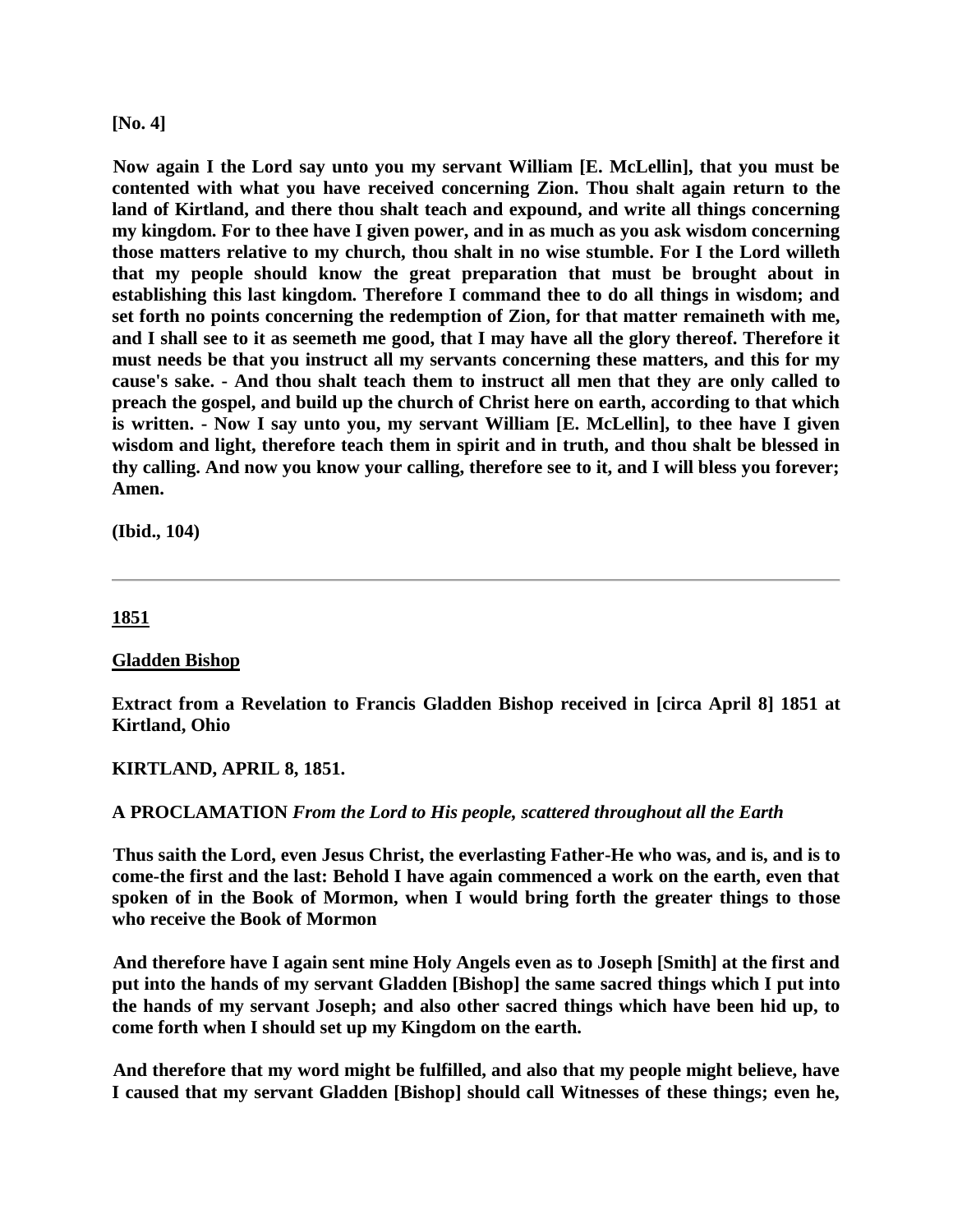**who was one of the three Witnesses to the Book of Mormon, (viz: my servant Martin [Harris], and also my daughter Phebe [Bishop's wife], whom I have called these many years that she might be a witness in this, my great and glorious work, which I have now begun, and which shall never be overthrown;) and behold! my Witnesses have borne their testimony before my people in this place, yea, and in my house, even that which my people have built and dedicated unto me in Kirtland. . . .** 

*(A Proclamation From the Lord to His people, scattered throughout all the Earth, 8 April 1851, Kirtland, Ohio)*

#### **November 18, 1851**

**Jason W. Briggs:**

**While pondering in my heart the situation of the Church, on the 18th day of November, 1851, on the prairie, about three miles northwest of Beloit, Wisconsin, the Spirit of the Lord came upon me, and the visions of truth opened to my mind, and the Spirit of the Lord said unto me,**

**Verily, verily, saith the Lord, even Jesus Christ, unto his servant, Jason W. Briggs, concerning the church:—Behold, I have not cast off my people; neither have I changed in regard to Zion. Yea, verily, my people shall be redeemed, and my law shall be kept which I revealed unto my servant Joseph Smith, Jr., for I am God and not man, and who is he that shall turn me from my purpose, or destroy whom I would preserve? Wolves have entered into the flock, and who shall deliver them? Where is he that giveth his life for the flock? Behold, I will judge those who call themselves shepherds, and have preyed upon the flock of my pastures. And because you have asked me in faith concerning William Smith, this is the answer of the Lord thy God concerning him. I, the Lord, have permitted him to represent the rightful heir to the presidency of the high priesthood of my Church by reason of the faith and prayers of his father, and his brothers, Joseph and Hyrum Smith, which came up before me in his behalf; and to respect the law of lineage, by which the holy priesthood is transmitted, in all generations, when organized into quorums. And the keys which were taught him by my servant Joseph were of me, that I might prove him therewith. And for this reason have I poured out my Spirit through his ministrations, according to the integrity of those who received them.**

**But as Esau despised his birthright, so has William Smith despised my law, and forfeited that which pertained to him as an Apostle and High Priest in my Church. And his spokesman, Joseph Wood, shall fall with him, for they are rejected of me. They shall be degraded in their lives, and shall die without regard; for they have wholly forsaken my law, and given themselves to all manner of uncleanness, and prostituted my law and the keys of power entrusted to them, to the lusts of the flesh, and have run greedily in the way of adultery.**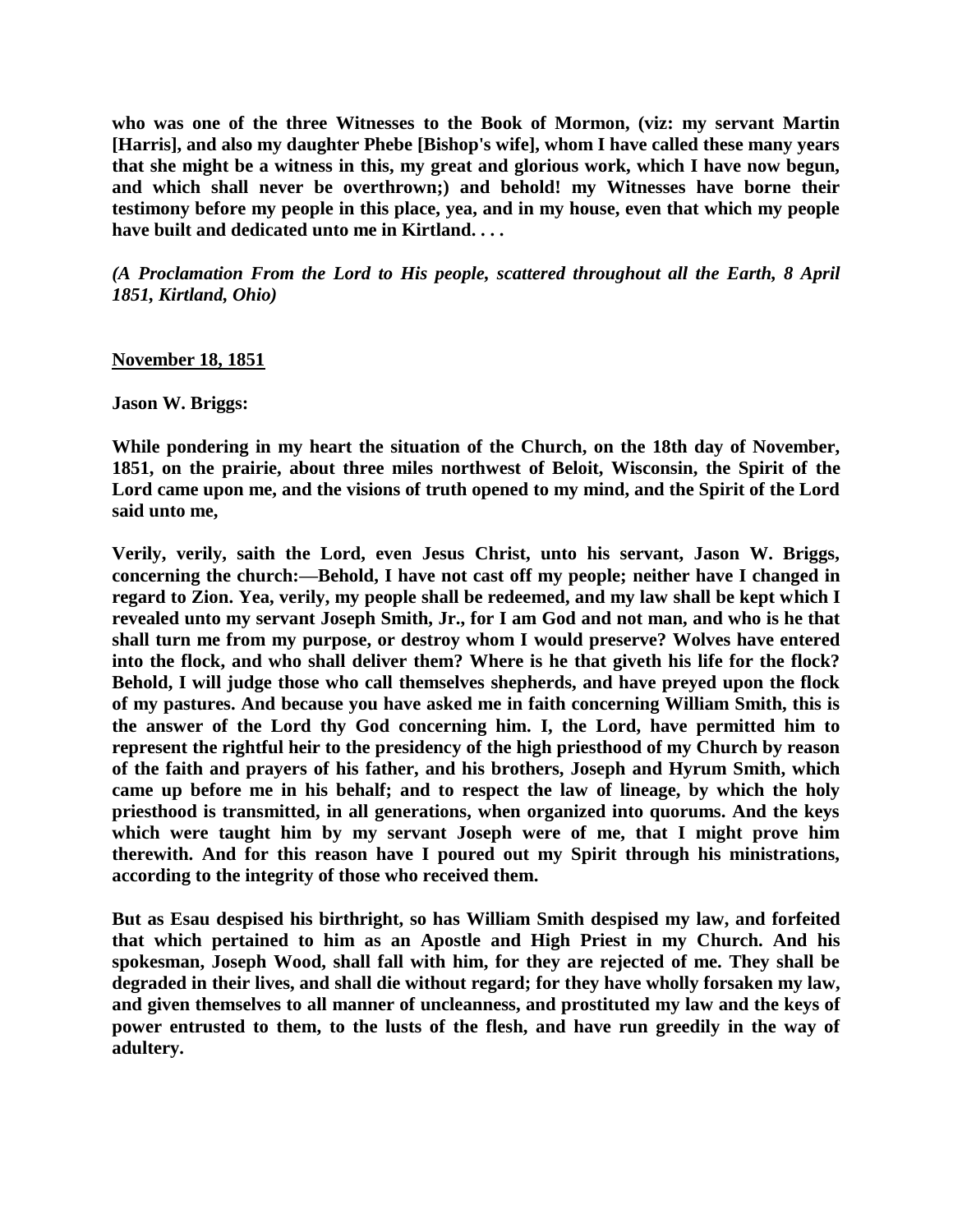**Therefore, let the Elders whom I have ordained by the hand of my servant Joseph, or by the hand of those ordained by him, resist not this authority, nor faint in the discharge of duty, which is to preach my gospel as revealed in the record of the Jews, and the Book of Mormon, and the Book of Doctrine and Covenants; and cry repentance and remission of sins through obedience to the gospel, and I will sustain them, and give them my Spirit; and in mine own due time will I call upon the seed of Joseph Smith, and will bring one forth, and he shall be mighty and strong, and he shall preside over the high priesthood of my Church; and then shall the quorums assemble, and the pure in heart shall gather, and Zion shall be re-inhabited, as I said unto my servant Joseph Smith;—after many days shall all these things be accomplished, saith the Spirit.** 

**Behold, that which ye received as my celestial law is not of me, but is the doctrine of Baalam. And I command you to denounce it and proclaim against it; and I will give you power, that none shall be able to withstand your words, if you rely upon me; for my Spirit shall attend you.—And the Spirit said unto me, "Write, write, write;—write the revelation and send it unto the Saints at Palestine, and at Voree, and at Waukesha, and to all places where this doctrine is taught as my law;—and whomsoever will humble themselves before me, and ask of me, shall receive of my Spirit a testimony that these words are of me. Even so, Amen.**

("History of the Reorganization of the Church of Jesus Christ of Latter Day Saints," *The Messenger* **2 (November 1875):1, edited by Jason W. Briggs, quotation marks omitted)**

# **Martin Harris**

**Extracts from a Proclamation of Martin Harris received circa May 13, 1851 at Cleveland, Ohio** 

*A PROCLAMATION And a warning voice unto all people, first to all Kings, Governors and Rulers in Authority, and unto every kindred[,] tongue and people under the whole heavens, to whom this word shall come, greeting:*

**MOSES, ELIAS, ELIJAH and JOHN set forth and declare the word of the Lord unto you. Hear ye! Hear ye! Lo the trumpet is sounding-this is the last and eleventh hour-the day of the Lord's controversy with the nations of the earth and all the people of the earth; hear ye! Listen, O islands of the sea and hear the voice of the Lord unto all kings and rilers and to all that in every place that call on the name of the Lord.** 

**A voice from mount zion, the city of the Living God the day is frawing nigh-that awful daybehold this word is spoken by Moses, Elias, Elijah and John, to prepare the way for the second coming of the Lord Jesus Christ in the clouds of heaven . . .** 

**. . . for behold this is the word of the proclamation that we, Moses, Elias, Elijah, and John have appeared unto many to declare unto them and now command it to be written and sent out unto all people . . .**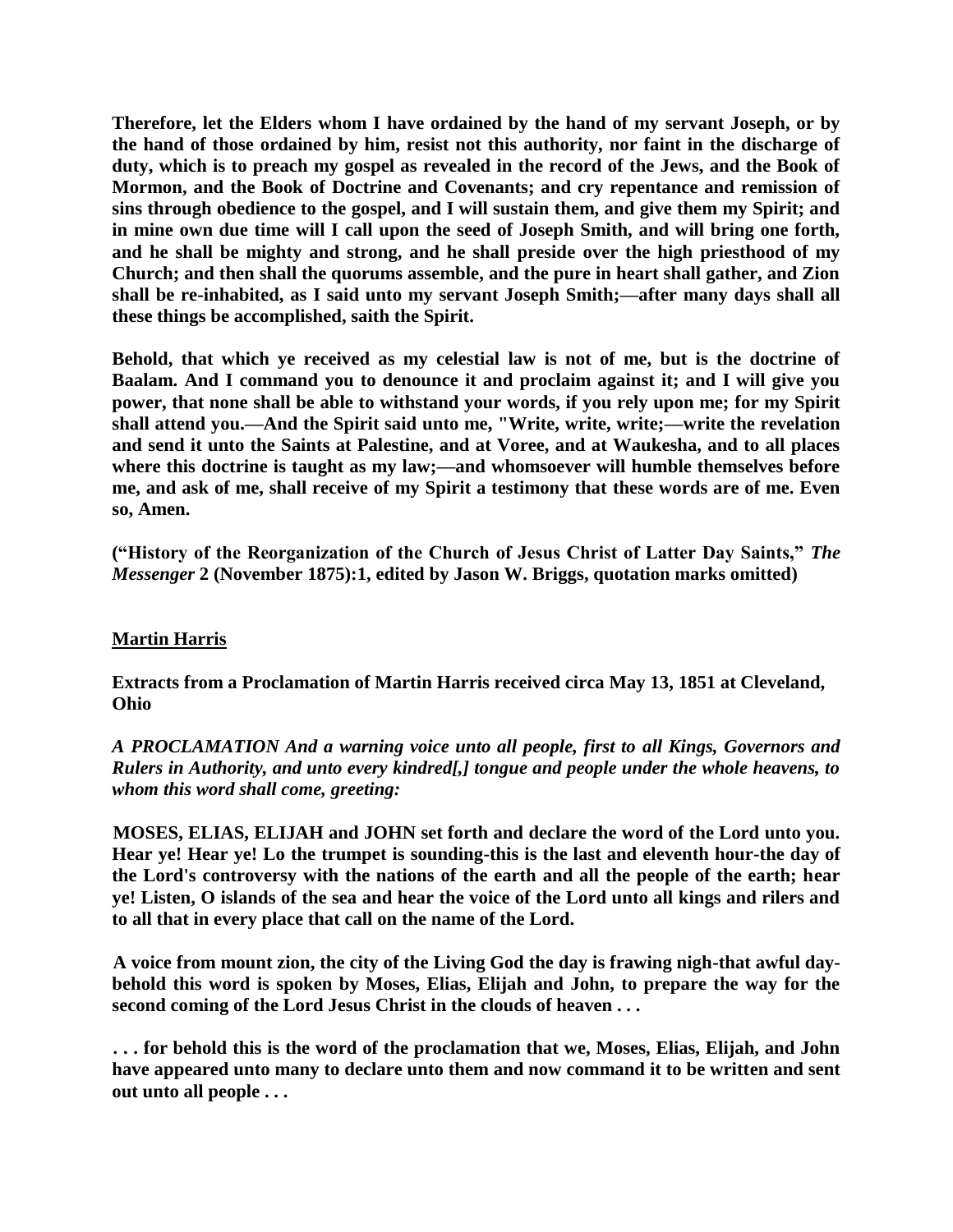**And to my servant and friend whose name is held in sacred remembrance in the councils of the just, and who is called the messenger of the covenant, and who was first called among the sons of Ephraim to set forth in order the dispensation of the fulness of times--he it is to whom the key of knowledge has been given to go forth in the power of Elijah, and to bear off the ark of the Lord in wisdom and in power; for he shall be filled with light and his bowles shall be as a fountain of knowledge; and none shall gainsay or resist his words; nor shall he be confounded, and he shall divide the inheritance to the saints by lot, when Zion shall be established in the glory and power of her king. And all who know the power and glory of this work of the gathering up of the sons of Israel for Zion and for the organization of the Church and house of the Lord, shall know this servant and messenger when they hear his voice, for he speaketh the words of Elijah, and is sent to do the work of Elijah, and feareth not to sacrifice, that the kingdom and the glory thereof might be one. And this my servant is now standing in your midst, and ye know him not. . . . We come to administer to you in spirit, for our bodies are not yet risen from the dead; yet still we are bodies of spirit, or have spiritual bodies.** 

*(A Proclamation And a warning voice unto all people, first to all Kings, Governors and Rulers in Authority, and unto every kindred[,] tongue and people under the whole heavens, to whom this word shall come, greeting,* **Cleveland, [Ohio], 13 May 1855)** 

## **1856**

### **Sidney Rigdon**

**A revelation given by Sidney Rigdon to Stephen Post, March 17, 1856, extract:**

**And now I the Lord . . . call [thee] to a great work in assisti8ng my servant Sidney Rigdon in preparing the way before me, and Elijah which should come, and I say unto thee, as my servant Sidney Rigdon assisted my servant Joseph Smith with all his might mind and strength . . . I [have] called thee to assist my servant Sidney Rigdon. . . . Thine eyes shall see mine elect gathered and Zion redeemed, and thou shall shout Hosannahs in the midst of my people while Babylon shall shake and tremble, and the inhabitants thereof shall quake with fear, and howl, and weep, and mourn for anguish of soul, even so, amen.**

**(as cited in Richard S. Van Wagoner,** *Sidney Rigdon: A Portrait of Religious Excess* **[Salt Lake City: Signature Books, 1994], 403)**

**Stephen Post wrote:**

**In March 1856 S Rigdon sent me a rev. calling me to assist in sending forth the word of the Lord &c (Stephen Post Journal, Church History Library, Salt Lake City, Utah)**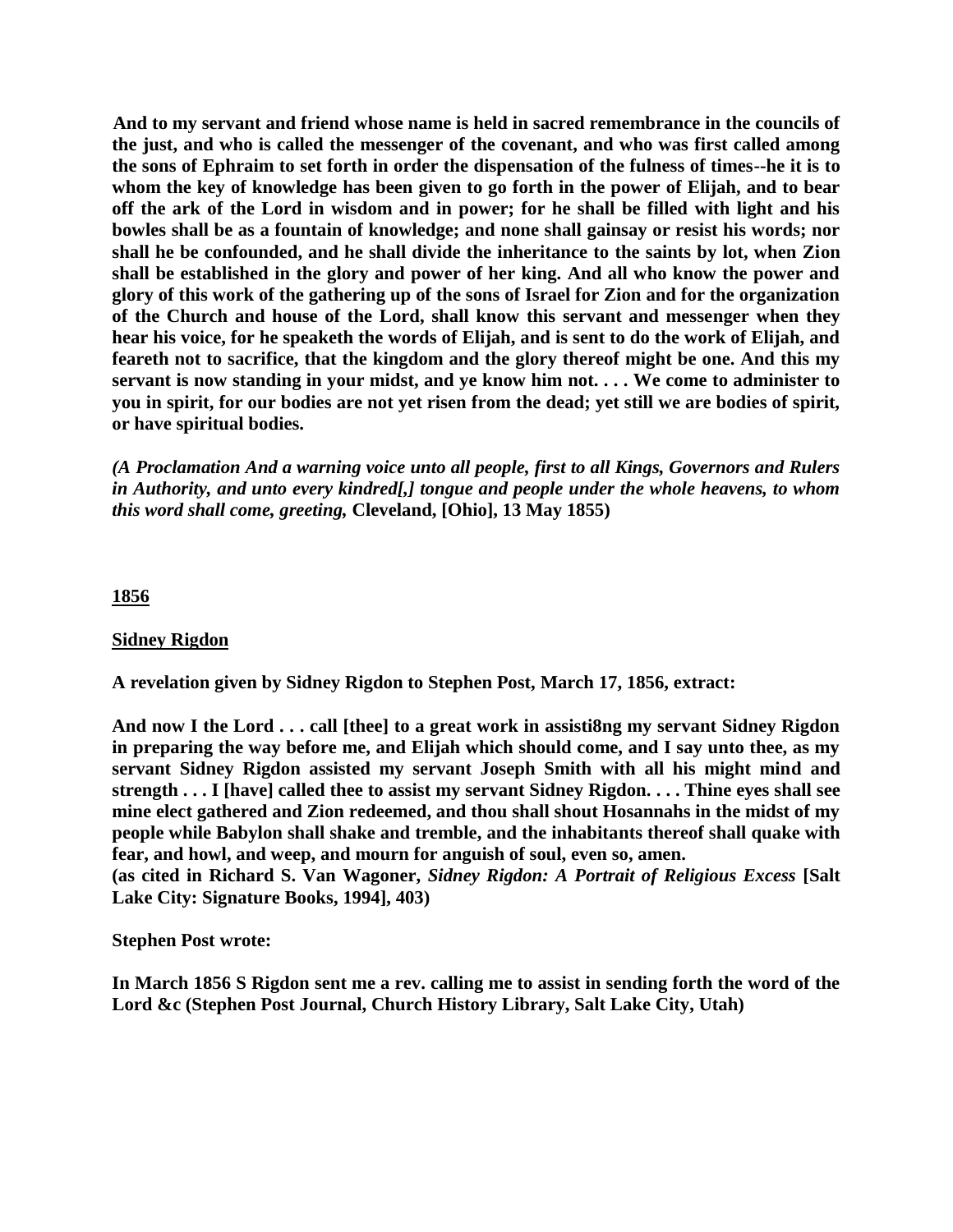### **William Bickerton**

**January 1, 1861, word of the Lord to William Bickerton:**

**Verily verily thus saith the Lord God of Hosts, it is my will that you all bear your testimony to this work and that this is my Church; and that ye be not as reeds shaken with the wind, for if ye be reeds shaken with every wind of doctrine, ye can have no part or lot with me, saith the Lord God Almighty, therefore, bear your testimonies and I will bless, saith the Lord God of Hosts, Amen.**

**(W. H. Cadman [ed.],** *A History of The Church of Jesus Christ***, 1945, p. 30)**

### **John Whitmer**

**A Revelation Received Far West [Missouri] July 26, 1861**

**Hear o Heavens, and give ear o Earth, for the Lord is God and besides him there is none else. And it behooveth me that I should fulfill that which I have spoken, by the mouth of all the Holy Prophets, Concerning that which should come to pass upon the Earth. in the last days. For the inhabitants of the Earth are well night ripe for destruction. And as I have manifested to you, from time to time, that I am God. And the word that I have spoken, unto you from time to time. that all things pertaining to the Bible and the Book of Mormon, and the Sacred Revelations, that I have caused to be given by my Holy prophets and Apostles. that they truly testify unto you, that destruction should[?] come unto the inhabitants of the Earth. And behold and Lo I say unto you, that now is the beginning of summer[?] And wo shall continue until the inhabitants of the Earth are Chastized for their wickedness, and abominations. I have looked upon them, and I have sought that they might repent. But they would not. I have given unto them laws, that they might enjoy equal rights, and all the blessings that God could bestow upon the inhabitants of this Earth. And behold I say unto you, as a nation they have abused all those blessings, that I the Lord could bestow upon a people.** 

**Therefore I the lord called upon my Servants in the last days, that they should go forth and proclaim unto the children of men, the fulness of my Gospel. and of all the prophecies that were given by my holy prophets, that the time was drawing nigh. And that my word should be fulfilled concerning the wicked and rebellious. And behold and lo. They will not repent. For this cause I let fall the Sword of my indignation upon the land of your inheritance. And it shall continue from time to time, and from day to day, untill the most wicked shall be subdued. And if so be, that the inhabitants of this land will continue to inforse the laws that I the Lord your God have caused to be established by your Fathers. For unto them I have given a law to govern this land. And now I say unto you, if the children of men, will seek to** 

### **1861**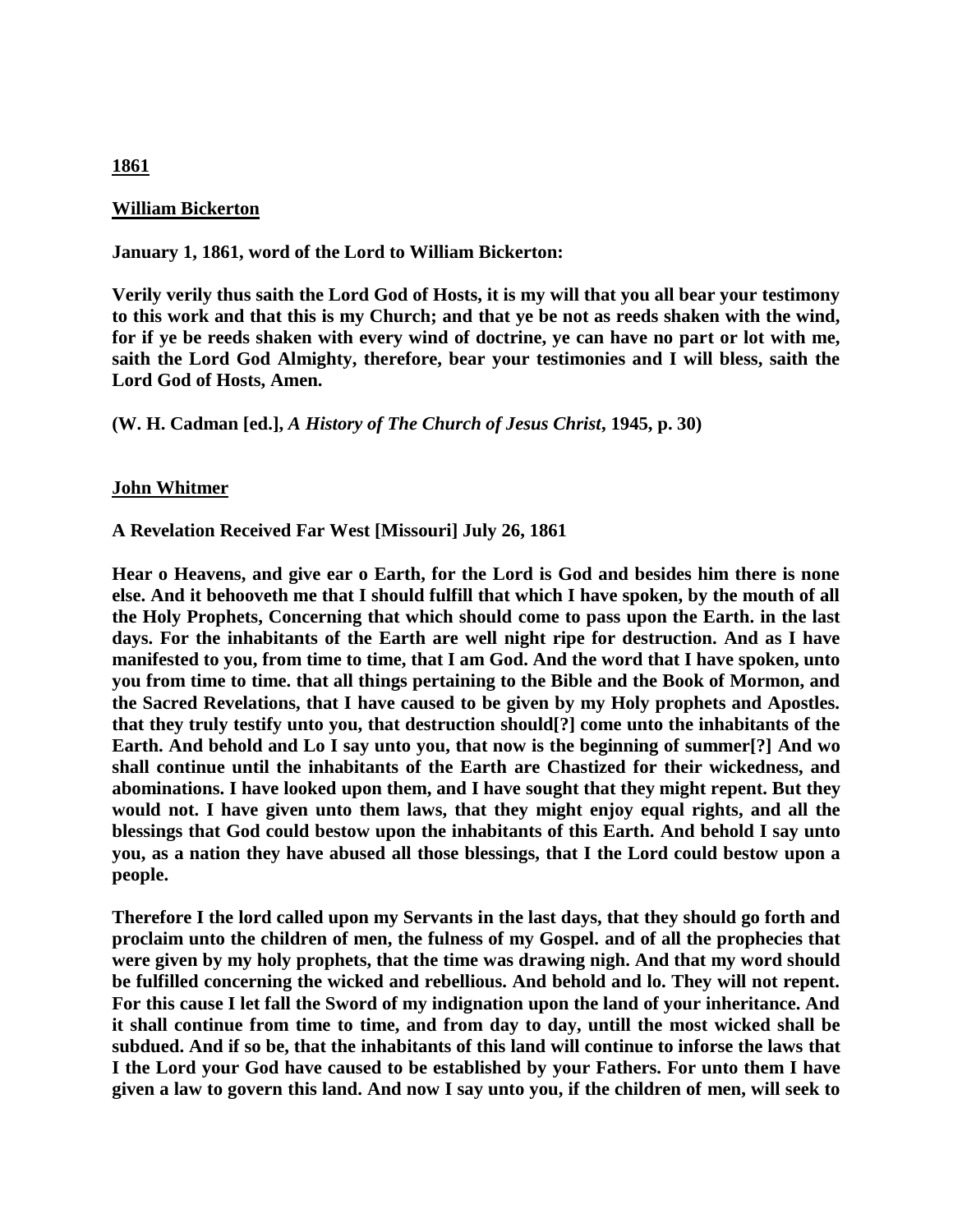**uphold the law, I the Lord your God will sustain and uphold them by my Almighty power. And that the most wicked and rebellious shall be driven out, and cut off from this my holy land.**

**Now I say unto you that I the Lord will preserve all those that seek in righteousness. And uphold the laws which are right and just according to the Constitution of your fathers. And behold and lo I say unto you. These are the desires[?] of this land. And when this be established, then I say unto you. That there shall be those in authority that will acknowledge equal rights. And then I say if any deciples will be wise and humble, the shall the time commence, for the redemption of you my Servants and all those that will come unto the Ensign, that I have caused to be raised, by my Servants in these last days. And then shall the arm of the Lord be revealed unto you, from time to time, and the Lord your God shall commence the redemption of Zion.**

**And the Host of Heaven shall be revealed, for the redemption of my people. And my Elect O house of Israel. Now I say unto you. that I the Lord am God. That my arm is not shortened that I cannot save. Nor is my ear deff that I cannot hear the cries of my people. For this is according to the desires of your father which is in Heaven. And as the Lord your God, and your Redeemer even Jesus Christ liveth and reigneth in Heaven. So shall he also reign on Earth. And so shall you. And your children, and childrens children. And all the saints, and all the faithful now on Earth. Live and reign with him forever and ever.**

**These word[s] are unto you, and your children, for your special benefit, because you have asked of me. Now I say unto you, that wo shall befall the inhabitants of the Earth if they will not repent, even until the Earth shall be cleansed from all her abominations, if they will not come unto me. But if they will seek my face, and observe my laws, and obey my everlasting covenant. I say unto you they shall rejoice upon this land. If they will [illegible] they shall be scourged from time to time until till they acknowledge my love, and my mercy, and my judgments and know that I am God, even in life as in death. Now concerning the wicked and the ungodly, you can see them. You have them before you. And I have told you by the mouths of all my holy prophets. what should be their end. And behold their end draweth nigh and they shall not escape Now I say unto you, fear ye not, ever trusting in me, for the Lord is your God, Even Jesus Christ your Redeemer. Has given these words unto you. Even so Amen.**

### **Joseph Smith III**

**Revelation given through Joseph Smith III, October 7, 1861.**

**In order to place the church in a position to carry on the promulgation of the gospel, and as a means of fulfilling the law, the Twelve will take measures in connection with the Bishop, to execute the law of tithing; and let them before God see to it, that the temporal means so obtained is truly used for the purposes of the church, and not as a weapon of power in the hands of one man for the oppression of others, or for the purposes of self-aggrandizement**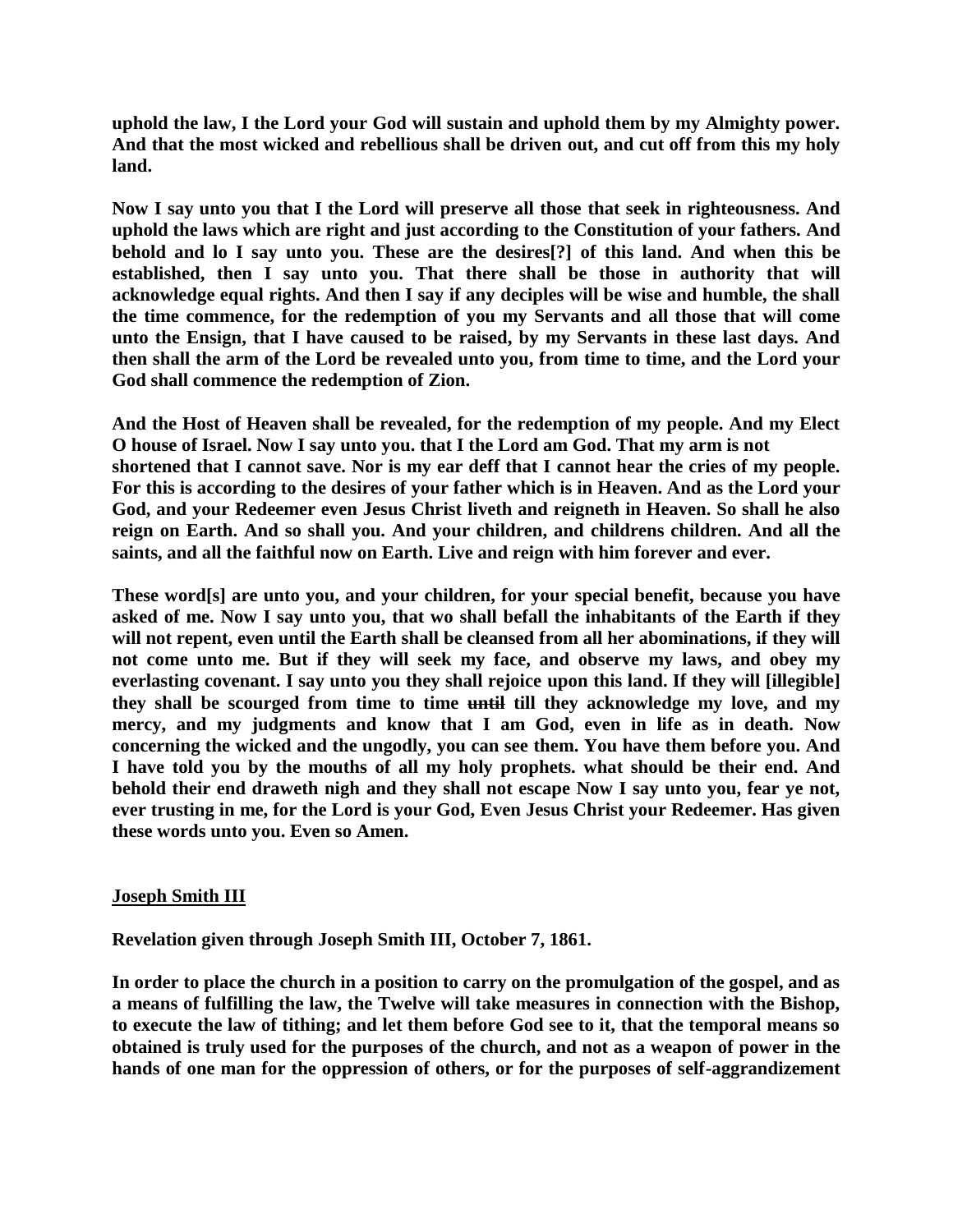**by anyone, be he whomsoever he may be. As I live, saith the Lord, in the manner ye execute this matter, so shall ye be judged in the day of judgment.**

**Doctrine and Covenants of the Reorganized Church of Jesus Christ of Latter Day Saints, Section 114.**

**1863**

**Revelation given through Joseph Smith III in March 1863.**

**Hearken unto me, O ye elders of my church. Lo! I have seen your efforts in my cause, and they are pleasing unto me. I declare unto you, It is my will that you ordain and set apart my servant William Marks to be a counselor to my servant Joseph, even the president of my church, that the first presidency of my church may be more perfectly filled. And moreover it is expedient in me that my elders in going to declare my gospel to the nations, shall observe the pattern which I have given. Two by two let them be sent, that they may be a help and a support to each other in their ministry. Press onward, ye elders and people of my church, even my little flock, and as I have spoken to you in times past, so will I speak again to you as my friends, inasmuch as you speak in my name; and lo! I am Alpha and Omega, and will be with you unto the end. Amen.**

**Doctrine and Covenants of the Reorganized Church of Jesus Christ of Latter Day Saints, Section 115.**

# **Background of Granville Hedrick**

**William W. Blair wrote the following on the religious background of Granville Hedrick:**

**I have had more acquaintance with Mr. Granville Hedrick than with any other person of their church. As to his character as a citizen I know but little or nothing about it, but with regard to his career in religious matters, I do know some things, as told me by himself, and as seen, read, and heard of him, for myself since June 1857 up to the present time. Mr. Hedrick told me that he joined the church, near where he now lives, not long before Joseph's death. He was brought into the church, (I think he said,) under the labors of Harvey Green. He soon apostatized entirely from the faith, after which he went to a place called "New Diggings" in the lead mines near Galena, where some time after Joseph's death he heard Wm. O. Clark and others, and joined the church under their preaching. After this he moved back into Woodford Co., and after a season became an adherent of Gladden Bishop, after leaving Bishop or just before (I am not positive which,) he became engaged to some extent with the spirit rappings. After this he wrote a little book against polygamy and in advocacy of the priesthood of the church assembling and** *voting* **to themselves a prophet seer revelator and president of the church and priesthood. This much I write from memory of things he told me.**

**"Letter from Bro. W. W. Blair,"** *The True Latter-Day Saints' Herald* **6 (September 15, 1864):90-91, Plano, Illinois)**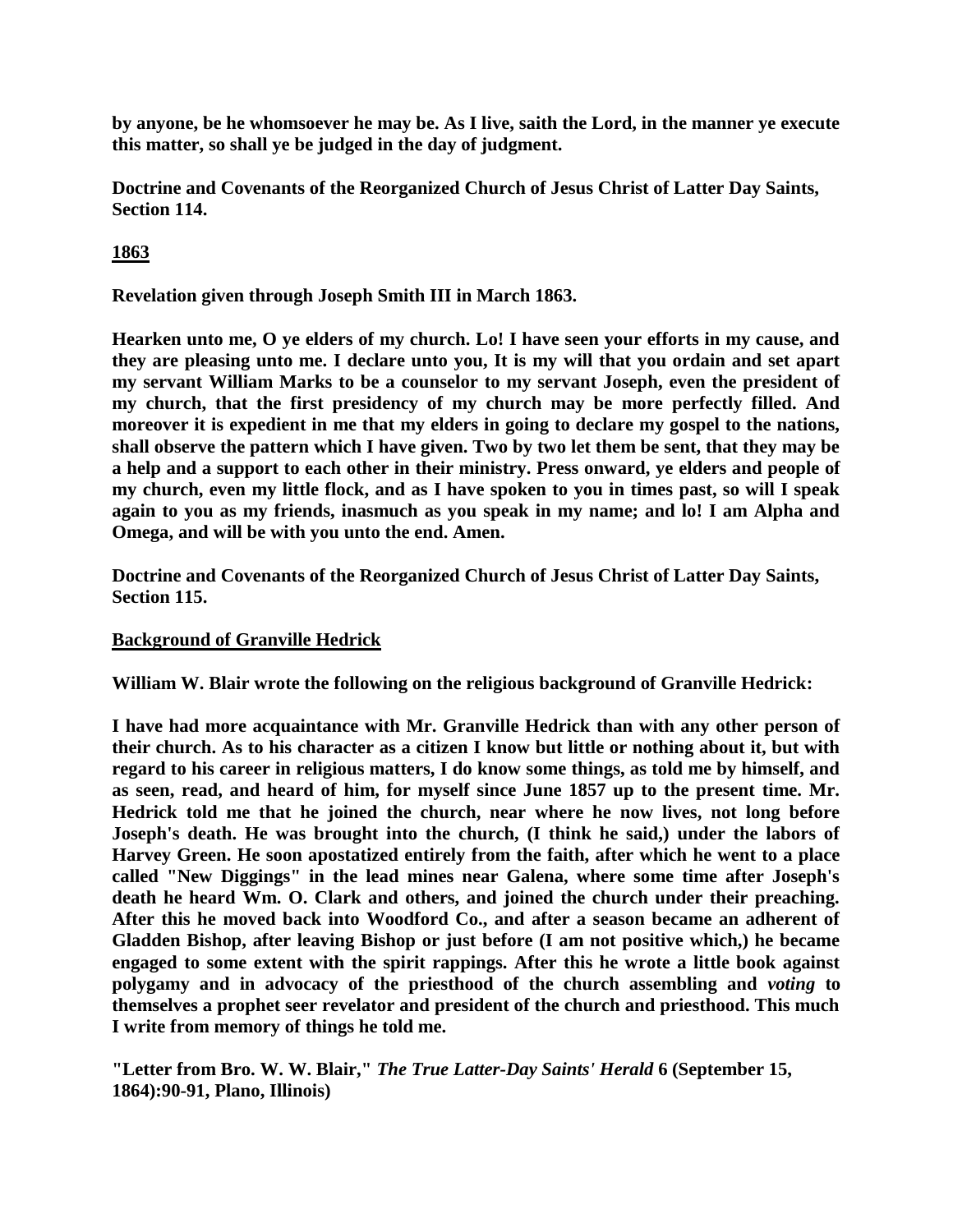**Revelation given through Granville Hederick, August 16, 1863:**

**A Revelation given August 16, 1863, To the Church of Christ (of Latter day Saints) Thus saith the Lord God of Israel write. I say unto you inasmuch as you [h]ave asked counsel of me your Father in heaven who knoweth all things concerning you as a people; who have professed my name. therefore prepare yourselves to do that which shall be given unto you, that you may be prepared to escape that which is to come and walk in all righteousness that peace may be again established with all those who love righteousness. Hear then and know of a surety in as much as you keep the commandments that you have received you are the children of light. therefore you shall be led by the counsel of him who rules all things, who is your Father in heaven who will lead and direct his people, that they shall escape the judgements that are to come. This is my promise unto you and was promised unto your brethren at the begin[n]ing, but they strayed from my ordinances, therefore my promise unto them was of none effect for my people cannot enjoy the blessings that I promise unto them except they keep all my commandments Therefore in as much as your brethren at the begin[n]ing forfeited their blessings and were driven out, I have reserved in store those blessings for all who keep my commandments according to the covenant and promise which was made unto the prophets to whom I promised a day of righteousness and peace to all those who love and serve the true & living God, in the day of wrath & indignation, that shall be poured out upon the wicked and unbelieving the day of my reckoning of accounts unto the nations,** 

**These judgements which were foretold by the prophets which should fall upon the land: therefore I established my church among the gentiles, that all that would come unto me and receive the covenant according to the principles of my everlasting gospel & walk therein should be deliv[er]ed from those curses and judgements in the burning day of the Lord, and receive the bles[s]ings that I have promised in the covenants which I made unto the church that they might be a blessed people upon the land of promise & covenant which I made with the house of Israel Joseph, that in as much as they would keep their covenant with the Lord according to the fulness of the everlasting gospel they should enjoy the blessings & promises that the Lord has made with the house of Joseph. Therefore in as much as the church to whom these covenants & promises were made in these last days have rendered themselves by transgression, unworthy to enjoy those blessings they they have been scattered & driven from off the land which I the Lord consecrated unto my church & people in the State of Missouri for a beginning of the gathering of my people, from which place they were driven out.** 

**Now hear & know my friends for I speak unto you as such, who have sought to know counsel & to have understanding of these things at my hands. I say unto that the driving out of the church from their consecrated lands which I promised unto them for an inheritance if they would keep my covenants & commandments according to the fulness of the of the everlasting gospel which I gave unto them through that Seer whom I blessed with power from on high to bring forth & establish my church among the gentiles, & because of discord and contention among them their minds became darkened consequently they treated lightly the things that were given for their salvation & deliverance of the burning**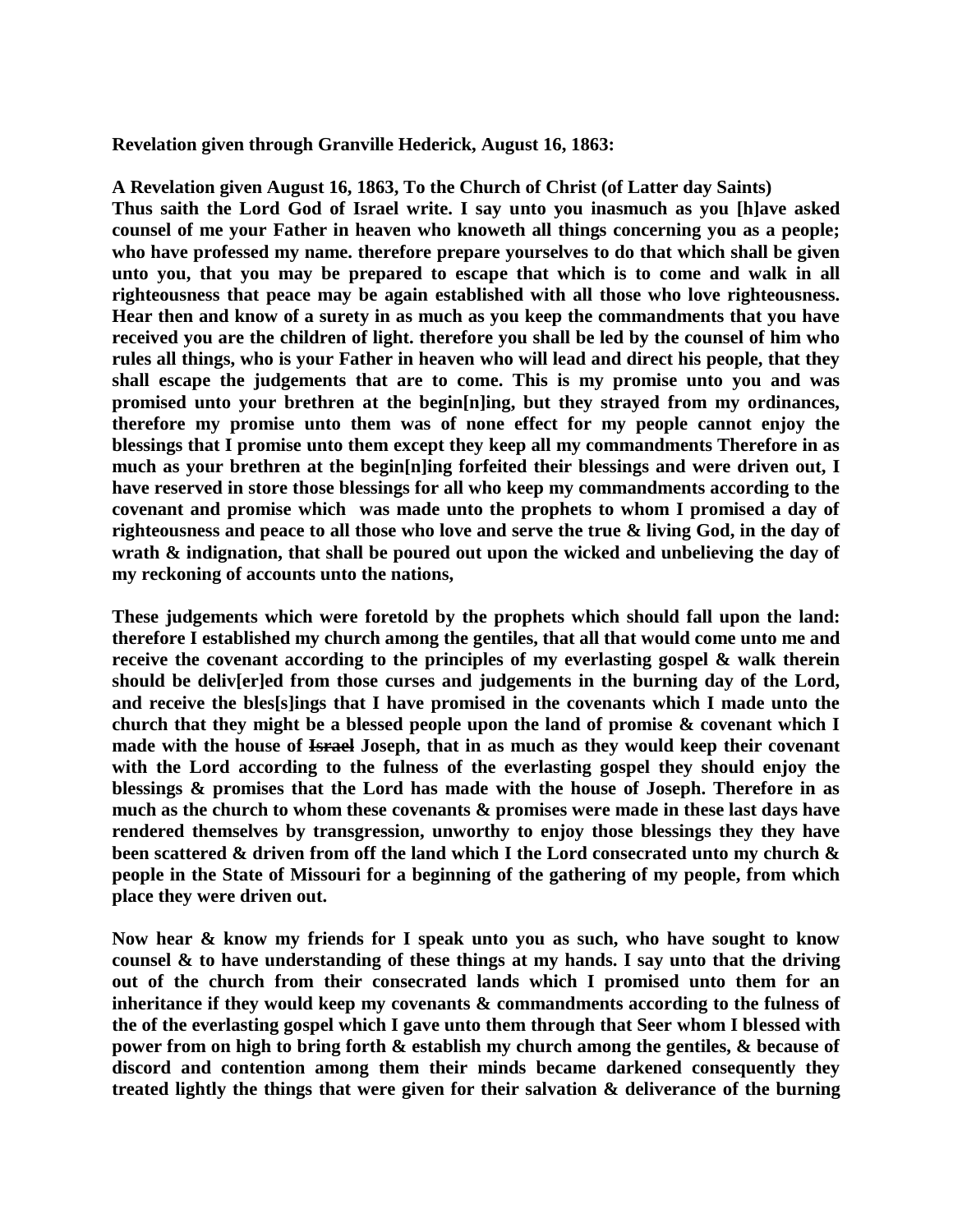**day, and in consequence of their not hearkening unto these things, which I, the Lord prepared for them they were not acceptable before me therefore the enemy had power over them to cause them to receive false teachings & doctrine which was not of me, & I suffered them because of their own iniquity to be deceived because they would not walk in the light that I had revealed unto them through my servant whom I had appointed to give revelations & commandments unto my people, and because of their difficulties which fell upon them after they were driven out many began to grow doubtful and fearful. consequently great contentions arose among them, and because of their iniquities I, the**  Lord designed  $\&$  purposed to chastin them for their iniquities, which things I revealed unto **my servant Joseph concerning the awful chastisements, & calamities that should fall upon them for their disobedience which would subject them to the powers of darkness for a Season & time of the chastening hand of the Lord untill the day & time when the redemptio[n] of my people shall come, which thing I said unto my servant Joseph should come by power** 

**for I said unto him, I would raise up a man who should lead my people by power as I led Israel in the day of her deliverance, therefore I say unto you that Joseph foreseeing that another should arrise & deliver Zion by power, which caused my servant Joseph to fear & quake exceedingly lest he should lose the honor and glory of delivering of my people, which caused him much trouble in thought & mind in which he did not humble himself sufficiently before the Lord wherein Satan had power to dec^ive him & lead him astray in coveting & desiring that which was not appointed unto him. therefore I withheld my Spirit from him Satan having power tempted him to practice a fraud by assuming that he was the servant spoken of in the parable of the vin[e]yard which was given concerning that servant of the Lord who should deliver Israel or the Lords peop[le] wherein he suffered himself to be called Bauakl by a name that the Lord gave not. Thus I say u[nto] you my friends, I the Lord withheld my counsel from the church through Joseph Smith because of their iniquities and thus the church was left without a seer from that day. Because of the blindness of his mind & the iniquities of my people, I suffered them to walk in the blindness of their own hearts untill the time should be fulfilled sufficiently for their chastisement that I might redeem my people by power & raise up a righteous multitude unto me, saith the Lord. –**

**Now I say unto you my friends prepare your hearts and minds to live humble & walk holy before me in keeping all my commandments and counsels unto you which are given for your salvation & preservation in the burning day of the Lord, in as much as you do these things, you are my covenant people and I the Lord your God will give unto you counsel & instruction from time to time, that you may be lead by the hand of your Father in heaven and if you do these things you shall escape all the power & cunning of the wicked one; now I say unto you let all your labors in all your service as ministers in the things that I have appointed unto you be done in the spirit of meekness and condescension before the Lord. I the Lord will make known your duty and preparation towards your brethren wheresoever you shall be required to labor before me in your duty & calling. Thus saith the Lord, amen**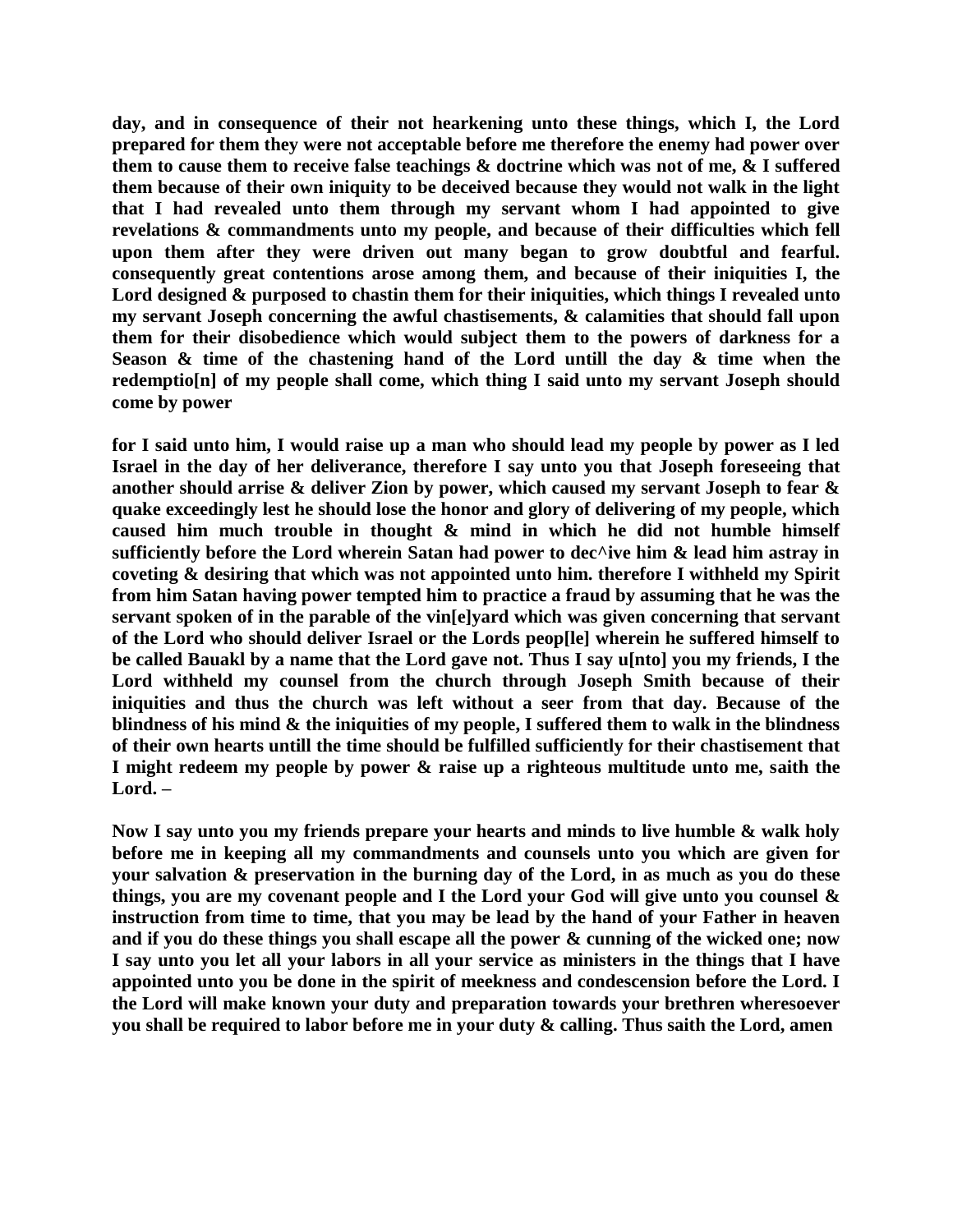**Given in a general conference held by the church at the house of Br William Eatons in the presence of the whole congregation of which assembly there were present the Quorum of five Apostles, through one of them it was given**

**Names of Apostles } Clerk John E. Page } A. C. Haldeman David Judy } A. C Haldeman } Granville Hedrick Jedidiah Owen**

**(Crow Creek Record, 18-22, words struck through omitted.)**

**1864**

**Revelation given through Granville Hedrick, April 24, 1864:**

**The following Revelation was given in the presence of the above assembly Apr 24th 1864**

**Hear, O, ye people & hearken to the counsel of your Lord & Savior Jesus Christ, who are called by my name and keep my commandments you who have sought to know my will concerning my people, who have professed my name & entered into the new and everlasting covenant, to keep all the counsels & commandments of the only true & living God - hear then these things which are revealed unto you by the power of his holy Spirit, prepare O ye people yourselves in all things, that you may be ready to gather to gather upon the consecrated land which I have appointed & dedicated by my servant Joseph Smith & the first Elders of my church in Jackson county State of Missouri for the gathering to gather of my saints, that they might be assembled in the day of my chastening**  hand, when your Lord will pour out his wrath  $\&$  indignation upon the ungodly, and in as **much as my church & people have been driven & scattered, therefore take counsel of me your Lord & director who says unto you prepare yourselves & be ready against the appointed time which I have set and prepared for you, that you may return in the year A D. 1867 which time the Lord by your prayers and faithfulness in all things will open & prepare a way before you, that you may begin to gather at that time**

**hear now O ye people of my church take counsel togather that you may escape the awful calamity of war & famine which shall fall upon this people of the northern States begin[n]ing in the year 1871 at which time the sword shall fall heavily upon the people & famine shall quickly follow and thus shall the sword continue to be drawn & by blood shed shall this nation war & contend untill they are overthrown & their liberties taken away from them, which shall terminate in the year A. D. 1878 and thus anarchy and destruction shall reign through out the dominions of the wicked while you the people of my church shall be assembled & grow up into a peaceable multitude where I the Lord your God will raise up a strong & mighty people whose delight will not be to shed blood, but will trust in God and live in peace, for I the Lord God will protect them wherefore all ye people who have covenanted with the Lord your God to keep all his commandments according to the fulness of the everlasting gospel I say unto you lay aside all your contentions & false**